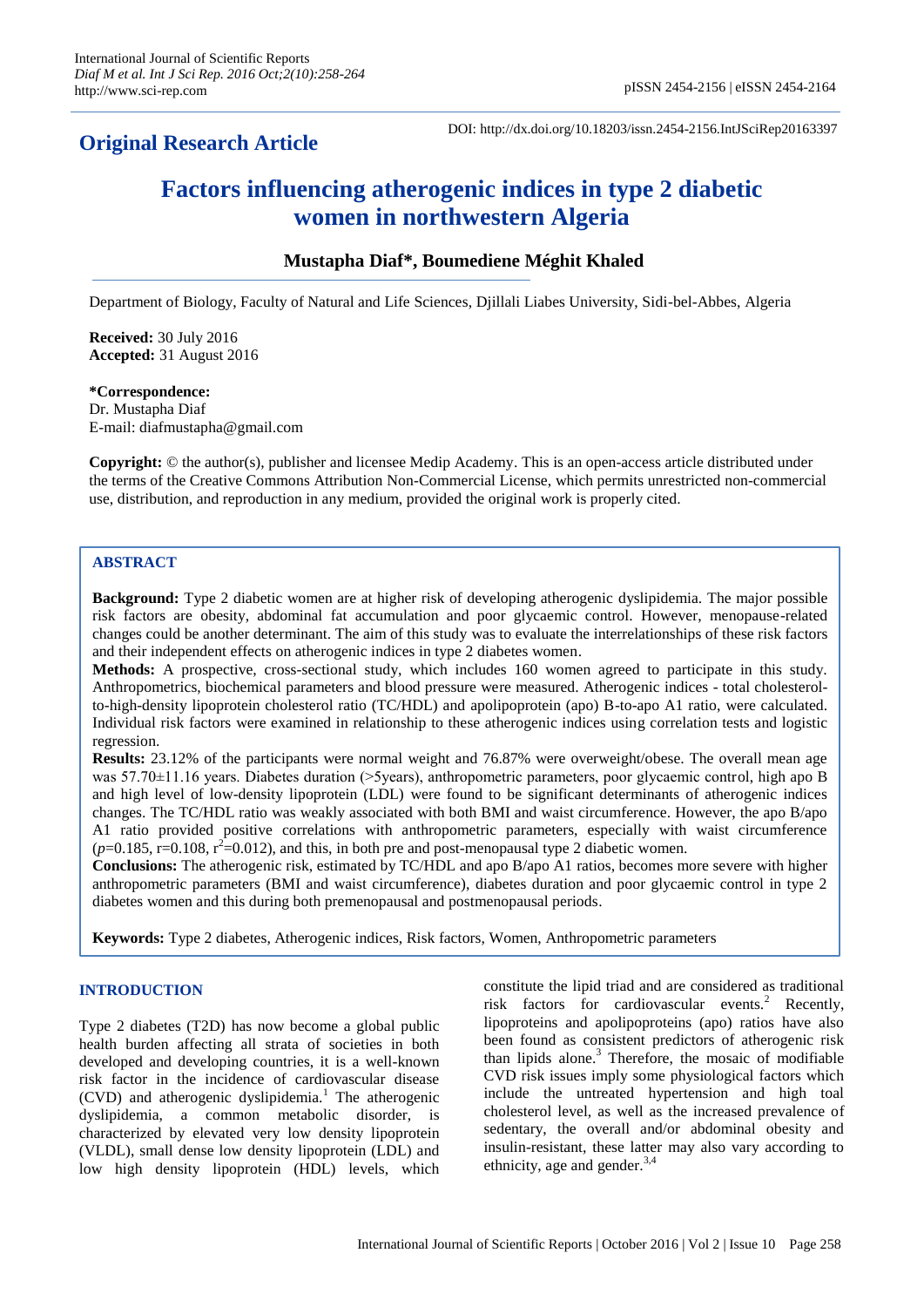In women, comparing to men, manifest symptoms of CVD are generally delayed by approximately 10 to 15 years.<sup>5</sup> Scientists suggest that women benefit from the protective effects of ovarian hormones during the premenopausal period, however, men are more likely to be engaged in health-damaging behaviours.<sup>6</sup>

Biochemical, structural and physiological changes are due to the decreased in oestrogen levels during and after menopause, which alter the general health status of the woman. Oestrogen is known as an anti-atherogenic that could protect females against coronary artery disease during the premenopausal period. The post-menopausal women have less cardiovascular friendly lipid profiles than premenopausal ones.<sup>7</sup>

Hence, the aim of the present study was to assess the powerful factors that may influence on atherogenic indices (total cholesterol/HDL and apo B/apo A1) in type 2 diabetic women. We investigated the correlations between anthropometric parameters and atherogenic indices during both pre- and post-menopausal states.

# **METHODS**

#### *Patients data*

One hundred sixty adult female subject with confirmed T2D for at least six months were recruited from April to September 2015, at the level of the Public Establishment of Proximity Health in Sidi-Bel-Abbes city (Northwestern Algeria).

Informed consent was obtained from all participants and ethical clearance was obtained from the relevant authority. We randomly solicited all adult women who met the inclusion criteria, that is, aged more than twenty, having T2D duration of less than fifteen years and exclusively under diet or oral anti-diabetic treatment, to participate in the study. However, pregnant and breastfeeding women as well as female patients with primary hyperlipidaemia, hypothyroidism, a confirmed cardiovascular disease, renal impairment or liver dysfunction were excluded from our study. Likewise, women using lipid-lowering drugs or who were treated with insulin have also been excluded.

Anthropometric measurements were taken during mornings according to the recommendations of the World Health Organization (WHO).<sup>8</sup> The electronic balance TS-2003A:360 lb (capacity: 180 kg, graduations 0.1 kg) was used for evaluating body weight (in kilograms) and the Seca 206 body meter (measuring range 0-220 cm, graduation length 1 mm) was employed for height measurement. The body mass index (BMI) was calculated as weight  $(kg)/\text{height}^2$  (m<sup>2</sup>).

The waist circumference was measured with a measuring tape (maximum: 150 cm, graduation length: 1 mm) which is tightened around the patient's abdomen, above the line passing through the navel, without depressing the skin.

#### *Blood pressure measurement*

The morning blood pressure was evaluated using OMRON M3 Digital Automatic Blood Pressure Monitor (Omron Healthcare., Ltd. Kyoto, Japan), this sphygmomanometer can determine systolic blood pressures between 3-24 cm Hg, diastolic 1-21 cm Hg and heart rate 40-200 beats per minute.

# *Laboratory data*

Fasting blood samples (12 h after an overnight fast) were collected under aseptic conditions by venopuncture from the antecubital vein, into sterile plain tubes. The serum was used for the analysis of fasting glycaemia, total cholesterol (TC), HDL, LDL and triglycerides (TG) using the enzymatic colorimetric methods (Spinreact Reagents, Spain). Apo A1 and Apo B were quantified by turbidimetric tests (Spinreact Reagents, Spain). However, the glycosylated haemoglobin (HbA1c) concentration value was determined on fasting plasma samples using an ion exchange resin separation method.

# *Statistical analysis*

All data were processed and analysed through SPSS 23.0 (Statistical Package for the Social Sciences, IBM Corporation; Chicago, IL. March 2015). Results are expressed as mean±standard deviations, the independent student t-test was used for comparing results between groups according to the women corpulence.

Binary logistic regression was used in order to determine the factors associated with atherogenic indices, results are presented using odds ratios with a 95% confidence interval (95% CI). A *p*-value lower than 0.05 was considered statistically significant for all statistical tests. Relationships between lipids, apolipoproteins ratios and anthropometric parameters were studied using Pearson correlation tests and simple linear regression tests with a confidence interval of 95%.

# **RESULTS**

Table 1 displays the subjects' characteristics. Amongst all patients, 23.12% were normal weight and 76.87% were either overweight or obese. The overall mean age was 57.70 $\pm$ 11.16 years (56.00 $\pm$ 14.20 years in normal weight and 58.24±11.57 years in overweight/obese), with no significant differences between the two groups. However, we noted a high significant difference of height and waist circumference ( $p \le 0.01$ ). No differences between the two groups was observed with respect to age, diabetes duration, blood pressure and all the studied conventional biochemical parameters. Comparing TC/HDL and apo B/apo A1 ratios between normal weight and overweight/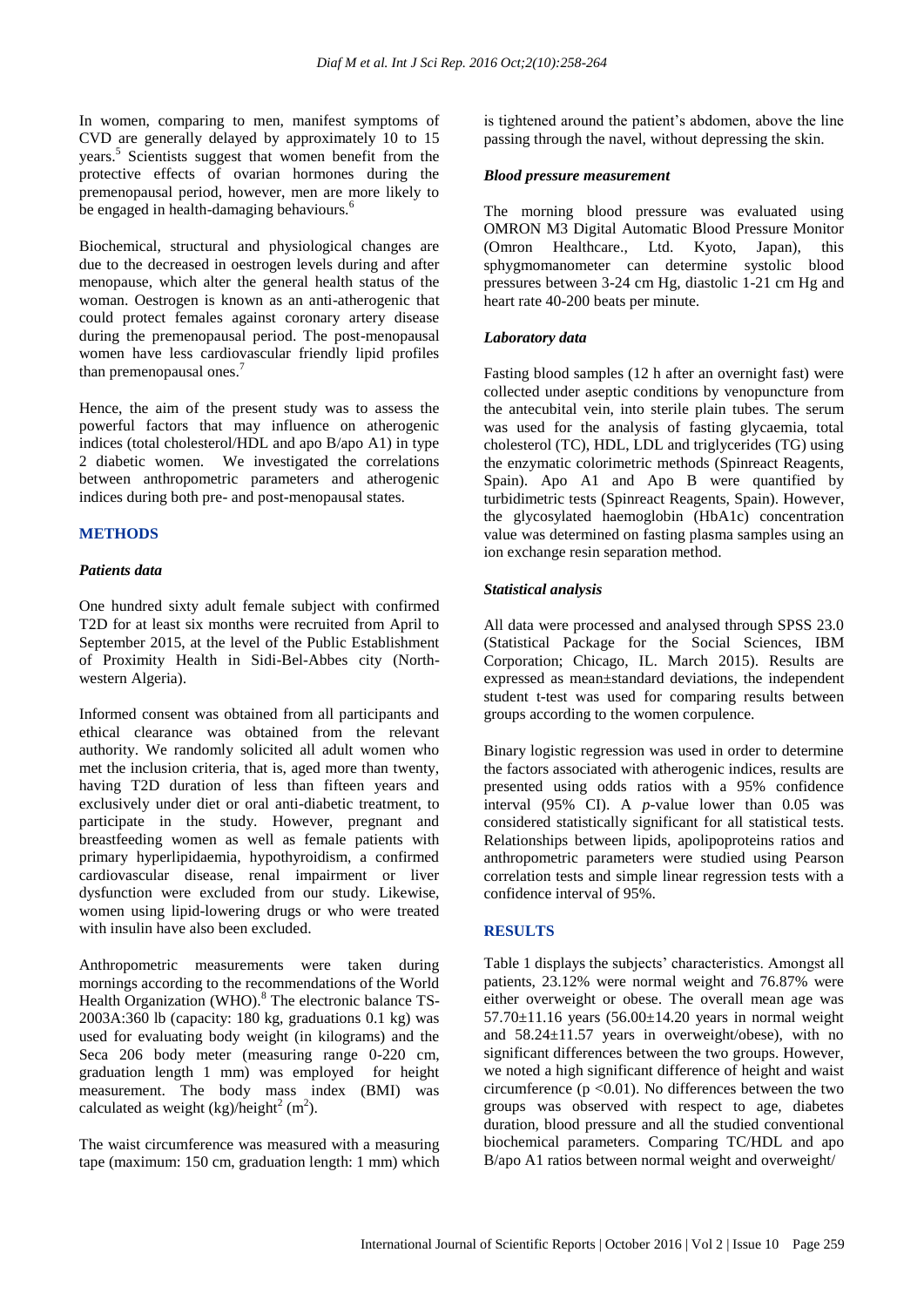obese women, no significant differences were noted. Nevertheless, an exception was found for TC/HDL ratio during the pre-menopausal period  $(p = 0.005)$ . As illustrated in Table 2, we investigated risk factors associated with elevated TC/HDL ratio  $(\geq 3)$  levels.

The performed logistic regression analysis indicated that the pathological atherogenic index (TC/HDL  $\geq$ 3) was significantly associated with diabetes duration ( $>5$  years), overweight, poor glycaemic control (HbA1c ˃7%), and high apo B and LDL levels.

| <b>Variables</b>                            | <b>All patients</b> | <b>Normal</b><br>weight | Overweight/obese | P value for Student t-<br>test* |
|---------------------------------------------|---------------------|-------------------------|------------------|---------------------------------|
| N(%)                                        | 160                 | 37(23.12)               | 123 (76.87)      |                                 |
| Age (Years), Means±S.D                      | $57.70 \pm 11.16$   | 56.00±14.20             | 58.24±11.57      | 0.381                           |
| <b>Duration of diabetes</b>                 | $7.04 \pm 3.85$     | $6.27 \pm 3.79$         | $6.71 \pm 4.01$  |                                 |
| (years), Means $\pm$ S.D                    |                     |                         |                  | 0.579                           |
| Anthropometric characteristics, (Means±S.D) |                     |                         |                  |                                 |
| Weight (kg)                                 | 73.84±11.82         | $63.59 \pm 6.07$        | $69.68 \pm 7.39$ | < 0.001                         |
| Height (cm)                                 | $160.91 \pm 6.80$   | $164.13 \pm 6.01$       | 159.60±7.36      | 0.002                           |
| Waist circumference (cm)                    | 97.78±14.14         | $86.20 \pm 10.37$       | 95.93±9.93       | < 0.001                         |
| <b>BMI</b> ( $kg/m2$ )                      | $28.49 \pm 4.43$    | $23.56 \pm 1.20$        | $27.10 \pm 1.38$ | < 0.001                         |
| Overweight, obesity<br>duration (years)     |                     |                         | $9.31 \pm 6.25$  |                                 |
| <b>Blood pressure, Means±S.D</b>            |                     |                         |                  |                                 |
| Systolic pressure (mmHg)                    | $12.90 \pm 1.48$    | $12.62 \pm 1.18$        | $13.09 \pm 1.60$ | 0.123                           |
| Diastolic pressure (mmHg)                   | $7.60 \pm 0.98$     | $7.54 \pm 1.02$         | $7.60 \pm 1.01$  | 0.760                           |
| Menopausal status, n (%)                    |                     |                         |                  |                                 |
| Pre-menopause                               | 49 (30.6)           | 12(7.5)                 | 37(23.1)         | $\overline{a}$                  |
| Oestrogen use (yes)                         | 39 (24.35)          | 12(7.5)                 | 27 (16.85)       |                                 |
| Oestrogen use (no)                          | 10(6.24)            |                         | 10(6.25)         |                                 |
| Post-menopause                              | 111 (69.4)          | 25(15.6)                | 86 (53.8)        |                                 |
| Menopausal age (years)                      |                     |                         |                  |                                 |
| Pre-menopause                               | 45.55±9.70          | $40.00 \pm 12.52$       | 47.35±7.99       | 0.021                           |
| Post-menopause                              | $63.06 \pm 6.66$    | $63.68 \pm 6.41$        | $62.88 \pm 6.76$ | 0.604                           |
| Biochemical parameters (g/L)                |                     |                         |                  |                                 |
| <b>Fasting glycaemia</b>                    | $1.53 \pm 0.61$     | $1.47 \pm 0.54$         | $1.58 \pm 0.65$  | 0.419                           |
| Postprandial glycaemia                      | $2.26 \pm 0.96$     | $2.33 \pm 0.92$         | $2.26 \pm 0.93$  | 0.696                           |
| HbA1c                                       | $7.70 \pm 1.30$     | $7.96 \pm 1.39$         | $7.64 \pm 1.29$  | 0.255                           |
| <b>Fasting TC</b>                           | $1.70 \pm 0.35$     | $1.72 \pm 0.31$         | $1.66 \pm 0.36$  | 0.466                           |
| <b>Fasting HDL-c</b>                        | $0.40 \pm 0.11$     | $0.39 \pm 0.13$         | $0.40 \pm 0.11$  | 0.695                           |
| <b>Fasting LDL-c</b>                        | $1.07 \pm 0.32$     | $1.16 \pm 0.29$         | $1.04 \pm 0.33$  | 0.092                           |
| <b>Fasting TG</b>                           | $1.50 \pm 0.76$     | $1.44 \pm 0.82$         | $1.45 \pm 0.72$  | 0.922                           |
| Apo A1                                      | $1.33 \pm 0.36$     | $1.26 \pm 0.27$         | $1.38 \pm 0.40$  | 0.150                           |
| Apo B                                       | $0.99 \pm 0.46$     | $0.92 \pm 0.32$         | $1.00 \pm 0.52$  | 0.418                           |
| TC/HDL-c                                    | $4.52 \pm 1.47$     | $4.89 \pm 2.00$         | $4.42 \pm 1.27$  | 0.101                           |
| TC/HDL-c during pre-                        | $4.38 \pm 1.62$     | $5.62 \pm 2.25$         | $3.83 \pm 1.05$  | 0.005                           |
| menopause                                   |                     |                         |                  |                                 |
| <b>TC/HDL-c during post-</b>                | $4.59 \pm 1.40$     | $4.49 \pm 1.77$         | $4.61 \pm 1.32$  | 0.761                           |
| menopause                                   | $0.77 \pm 0.35$     |                         | $0.78 \pm 0.36$  | 0.691                           |
| Apo B/Apo A1                                |                     | $0.75 \pm 0.29$         |                  |                                 |
| Apo B/Apo A1 during pre-<br>menopause       | $0.71 \pm 0.32$     | $0.81 \pm 0.41$         | $0.64 \pm 0.28$  | 0.168                           |
| Apo B/Apo A1 during<br>post-menopause       | $0.79 \pm 0.36$     | $0.71 \pm 0.21$         | $0.79 \pm 0.39$  | 0.380                           |

#### **Table 1: Characteristics of the studied cases.**

\*Comparison of means, between normal weight patients and overweight/obese ones. BMI: body mass index. HbA1c: glycosylated haemoglobin. TC: total cholesterol. HDL-c: high density lipoprotein cholesterol. LDL-c: low density lipoprotein cholesterol. TG: triglycerides. Apo: apolipoproteins.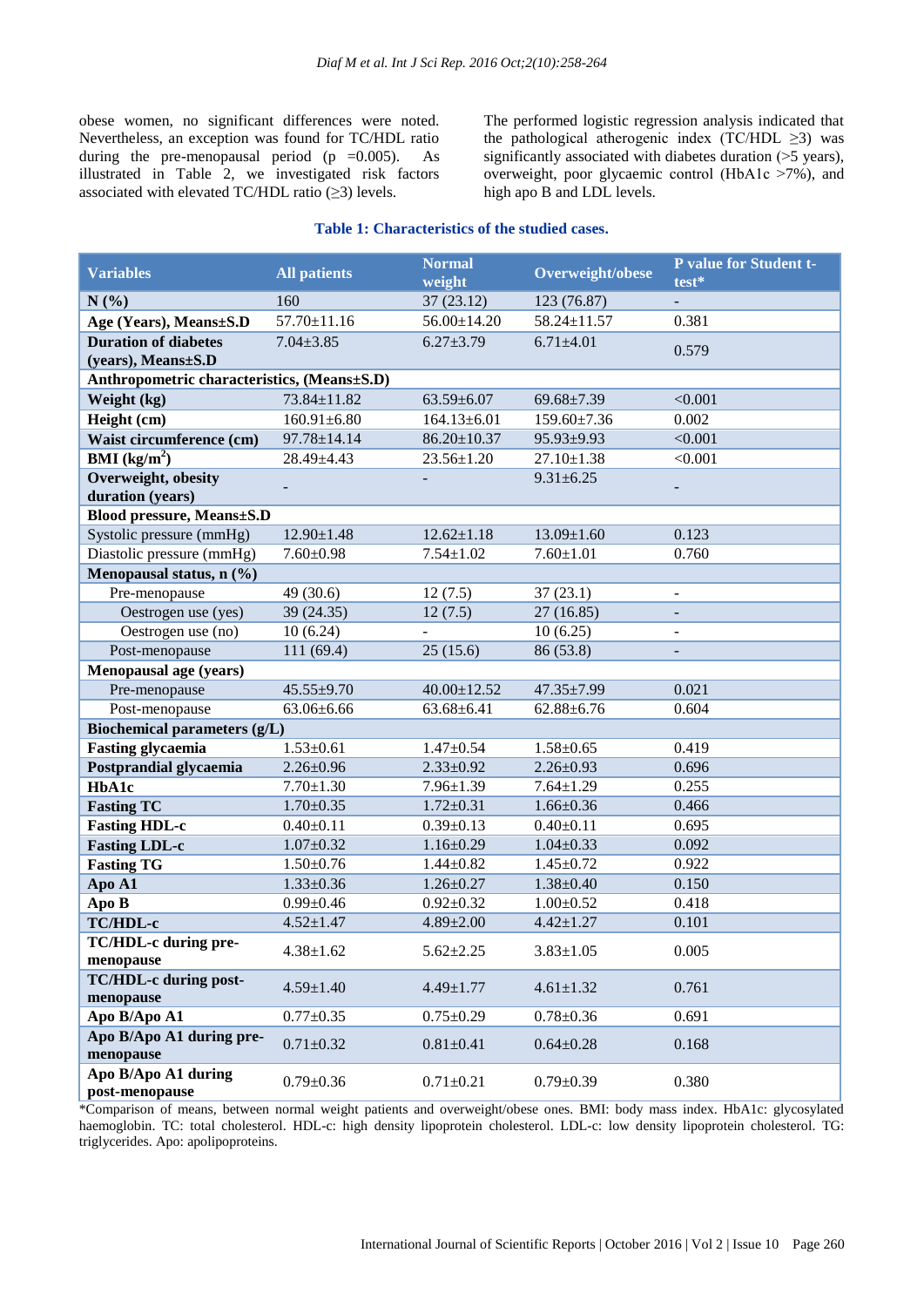| Table 2: Crude odds ratio of risk factors associated with TC/HDL levels. |
|--------------------------------------------------------------------------|
|--------------------------------------------------------------------------|

| <b>Risk factors</b>                                          | $TC/HDL-c < 3$                                                       | $TC/HDL-c \geq 3$                                                                   | <b>Odd</b> ratio<br>(95% CI OR)                                       | $\mathbf{p}$ *    |
|--------------------------------------------------------------|----------------------------------------------------------------------|-------------------------------------------------------------------------------------|-----------------------------------------------------------------------|-------------------|
|                                                              | Number $(\% )$                                                       | Number $(\% )$                                                                      |                                                                       |                   |
| Age                                                          |                                                                      |                                                                                     |                                                                       |                   |
| <40 years                                                    | 3(1.9)                                                               | 7(4.4)                                                                              | Reference                                                             |                   |
| $40-60$ years                                                | 11(6.9)                                                              | 58 (36.2)                                                                           | $0.200$ [0.017-2.303]                                                 | 0.197             |
| $>60$ years                                                  | 9(5.6)                                                               | 72(45.0)                                                                            | $0.687$ [0.147-3.215]                                                 | 0.633             |
| <b>Diabetes duration</b>                                     |                                                                      |                                                                                     |                                                                       |                   |
| $<$ 5 years                                                  | 5(3.1)                                                               | 43 (26.9)                                                                           | Reference                                                             |                   |
| 5-10 years                                                   | 13(8.1)                                                              | 49 (30.6)                                                                           | 1.500 [0.304-7.409]                                                   | 0.019             |
| $> 10$ years                                                 | 5(3.1)                                                               | 45(28.1)                                                                            | 0.590 [0.159-2.193]                                                   | 0.431             |
| <b>BMI</b>                                                   |                                                                      |                                                                                     |                                                                       |                   |
| $\sqrt{25 \text{ kg/m}^2}$                                   | 6(3.8)                                                               | 31(19.4)                                                                            | Reference                                                             |                   |
| $25 - 29.9$ kg/m <sup>2</sup>                                | 11(6.9)                                                              | 58 (36.2)                                                                           | 1.098 [0.118-10.226]                                                  | 0.034             |
| $\geq$ 30 kg/m <sup>2</sup>                                  | 6(3.8)                                                               | 48(30.0)                                                                            | 0.972 [0.264-3.578]                                                   | 0.966             |
| <b>Waist circumference</b>                                   |                                                                      |                                                                                     |                                                                       |                   |
| $\leq 80$ cm                                                 | 5(3.1)                                                               | 20(12.5)                                                                            | Reference                                                             |                   |
| $>80$ cm                                                     | 18(11.2)                                                             | 117(73.1)                                                                           | $0.605$ [0.071-5.144]                                                 | 0.645             |
| <b>Menopausal status</b>                                     |                                                                      |                                                                                     |                                                                       |                   |
| Pre-menopause                                                | 10(6.2)                                                              | 39(24.4)                                                                            | Reference                                                             |                   |
| Post-menopause                                               | 13(8.1)                                                              | 98 (61.2)                                                                           | 1.021 [0.201-4.969]                                                   | 0.865             |
| <b>HbA1c</b> level                                           |                                                                      |                                                                                     |                                                                       |                   |
| $\leq$ 7% (53.01 mmol/mol)                                   | 1(0.6)                                                               | 52(32.5)                                                                            | Reference                                                             |                   |
| $> 7\%$ (53.01 mmol/mol)                                     | 22(13.8)                                                             | 85(53.1)                                                                            | 1.257 [0.155-10.978]                                                  | 0.018             |
| Apo B level $(0.9 g/L)$                                      |                                                                      |                                                                                     |                                                                       |                   |
| Normal range                                                 | 18(11.2)                                                             | 61(38.1)                                                                            | Reference                                                             |                   |
| Below normal range                                           | 5(3.1)                                                               | 76(47.5)                                                                            | 1.227 [1.067-1.770]                                                   | 0.017             |
| LDL-c level $(0.8 \text{ g/L})$                              |                                                                      |                                                                                     |                                                                       |                   |
| Normal range                                                 | 18(11.2)                                                             | 55 (34.4)                                                                           | Reference                                                             |                   |
| Below normal range<br>the many contracts of the contracts of | 5(3.1)<br>$\overline{\cdot \cdot \cdot \cdot}$<br>$0.05$ $C_{\rm T}$ | 82(51.2)<br>C <sub>1</sub><br>1.0 <sub>n</sub><br><b>Contract Contract Contract</b> | 1.231 [1.071-1.746]<br>$11.22 \times 10^{14}$<br>$\sim$ $\sim$ $\sim$ | 0.014<br>$\Gamma$ |

\*multivariate logistic regression significant at *p*=0.05. CI: confidence interval. OR: odd ratio. BMI: body mass index. TC: total cholesterol. HbA1c: glycosylated haemoglobin. Apo B: apolipoproteine B. LDL-c: low-density lipoprotein cholesterol.

The odds ratios of having a high TC/HDL ratio were 1.098 [0.0118-10.226] and 1.000 [0.201-4.969] in overweight and post-menopausal women, respectively. Female subjects with poor glycaemic control (HbA1c  $>7\%$ ) were 1.257 [0.155-10.978] times more at risk of having a higher atherogenic index (TC/HDL).

Our results about risk factors associated with high apo B/apo A1 ratio  $(0.7)$  are summarised in Table 3. The logistic regression analysis showed that higher apo B/apo A1 ratios are associated with diabetes duration  $(>\,5$ years), abdominal obesity, poor glycaemic control (HbA1c ˃7%), post-menopausal period and high LDL levels. The odds ratios of having an apo  $B$ /apo A1  $>7$  was 1.504 [0.528-4.284] in patients with more than five years of diabetes, 1.976 [0.538-7.259] in those suffering from abdominal obesity and 1.239 [0.364-4.219] in postmenopausal women.

As depicted in Figure 1, the TC/HDL ratio was weakly associated with both BMI and waist circumference. However, the apo B/apo A1 ratio provided positive

correlations with anthropometric parameters, especially with waist circumference ( $p = 0.185$ , r = 0.108, r<sup>2</sup> = 0.012) in both pre- and post-menopausal type 2 diabetic women.

#### **DISCUSSION**

The association between altered lipid profile and atherosclerotic cardiovascular events is becoming more accepted in postmenopausal women, despite that some observed metabolic/physiological changes may occur as results of aging. $9,10$  However, menopause tends to be associated with an increased risk of general obesity, abdominal fat distribution and associated health risk  $factors.<sup>11</sup>$ 

In the present study, we aimed to assess factors influencing atherogenic indices in T2D women, during premenopausal and postmenopausal periods. Furthermore, to investigate correlations between overall obesity (estimated by BMI), abdominal fat accumulation (estimated by waist circumference) and atherogenic indices (TC/HDL and apo B/apo A1).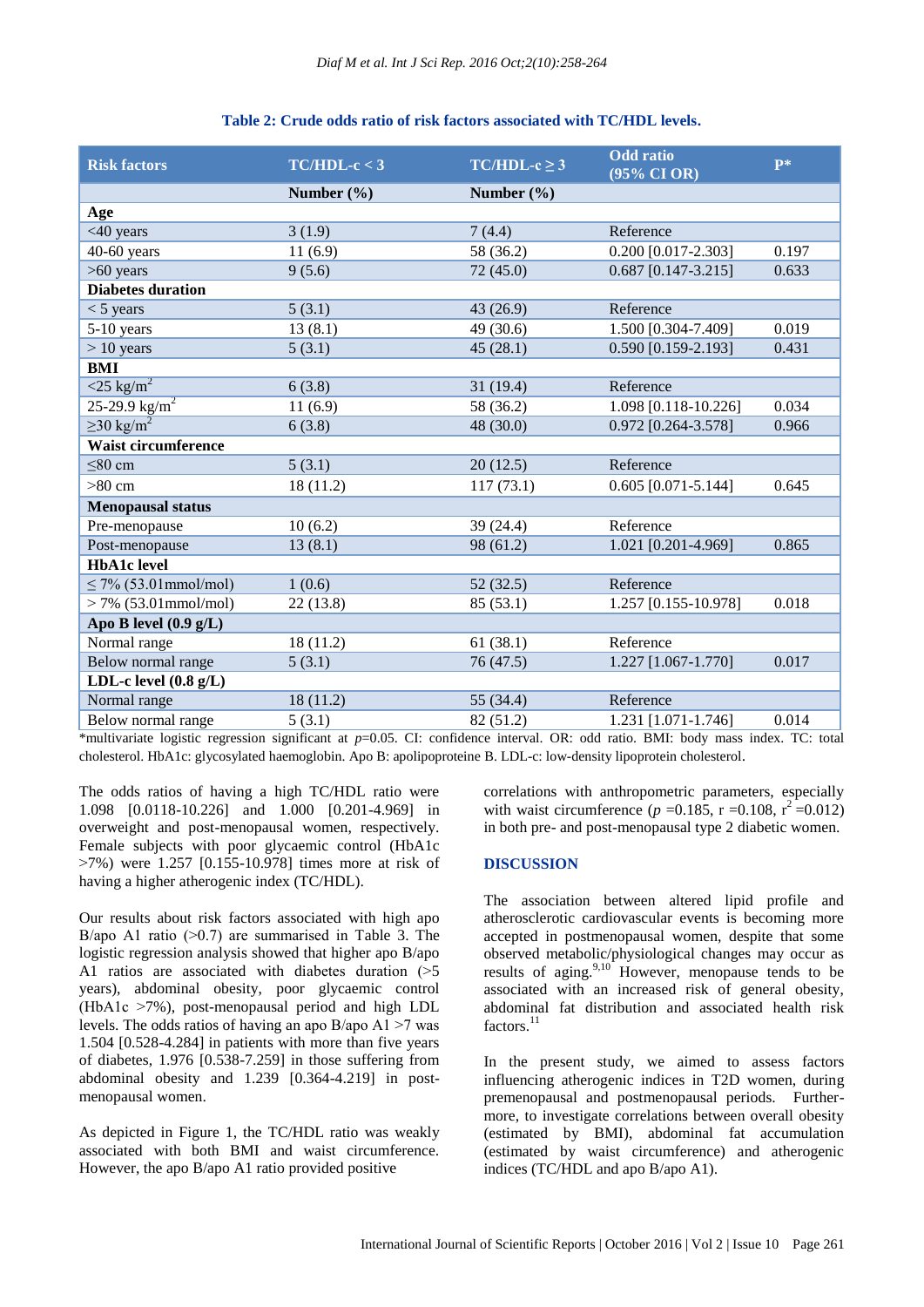| <b>Risk factors</b>         | Apo B/Apo A $1 < 0.7$ | Apo B/Apo A $1 \geq 0.7$ | <b>Odd</b> ratio<br>(95% CI OR) | P*      |
|-----------------------------|-----------------------|--------------------------|---------------------------------|---------|
|                             | Number $(\% )$        | Number $(\% )$           |                                 |         |
| Age                         |                       |                          |                                 |         |
| $<$ 40 years                | 6(3.8)                | 4(2.5)                   | Reference                       |         |
| $40-60$ years               | 37(23.1)              | 32(20.0)                 | 0.588 [0.080-4.327]             | 0.602   |
| $>60$ years                 | 41(25.6)              | 40(25.0)                 | $0.776$ [0.271-2.227]           | 0.637   |
| <b>Diabetes duration</b>    |                       |                          |                                 |         |
| $<$ 5 years                 | 22(13.8)              | 26(16.2)                 | Reference                       |         |
| $5-10$ years                | 37(23.1)              | 25(15.6)                 | 1.504 [0.528-4.284]             | 0.045   |
| $> 10$ years                | 25(15.6)              | 25(15.6)                 | $0.555$ [0.215-1.430]           | 0.223   |
| <b>BMI</b>                  |                       |                          |                                 |         |
| $<$ 25 kg/m <sup>2</sup>    | 20(12.5)              | 17(10.6)                 | Reference                       |         |
| 25-29.9 kg/m <sup>2</sup>   | 37(23.1)              | 32(20.0)                 | $0.638$ [0.184-2.215]           | 0.479   |
| $\geq$ 30 kg/m <sup>2</sup> | 27(16.9)              | 27(16.9)                 | 0.780 [0.315-1.931]             | 0.591   |
| <b>Waist circumference</b>  |                       |                          |                                 |         |
| $\leq 80$ cm                | 14(8.8)               | 11(6.9)                  | Reference                       |         |
| $>80$ cm                    | 70 (43.8)             | 65(40.6)                 | 1.976 [0.538-7.259]             | 0.030   |
| <b>Menopausal status</b>    |                       |                          |                                 |         |
| Pre-menopause               | 29(18.1)              | 20(12.5)                 | Reference                       |         |
| Post-menopause              | 55 (34.4)             | 56 (35.0)                | 1.239 [0.364-4.219]             | 0.731   |
| <b>HbA1c</b> level          |                       |                          |                                 |         |
| $\leq$ 7% (53.01 mmol/mol)  | 26(16.2)              | 27(16.9)                 | Reference                       |         |
| $> 7\%$ (53.01 mmol/mol)    | 58 (36.2)             | 49 (30.6)                | 1.042 [0.469-2.315]             | 0.020   |
| Apo B level $(0.9 g/L)$     |                       |                          |                                 |         |
| Normal range                | 62(38.8)              | 17(10.6)                 | Reference                       |         |
| Below normal range          | 22(13.8)              | 76 (47.5)                | 0.079 [0.034-0.183]             | < 0.001 |
| LDL-c level $(0.8g/L)$      |                       |                          |                                 |         |
| Normal range                | 46(28.8)              | 27(16.9)                 | Reference                       |         |
| Below normal range          | 38 (23.8)             | 49 (30.6)                | 1.327 [1.242-1.144]             | 0.015   |

# **Table 3: Crude odds ratio of risk factors associated with Apo B/Apo A1 levels.**

\*multivariate logistic regression significant at *p*=0.05. CI: confidence interval. OR: odd ratio. BMI: body mass index. Apo A1: apolipoproteine A1. HbA1c: glycosylated haemoglobin. Apo B: apolipoproteine B. LDL-c: low-density lipoprotein cholesterol.

Results from this study revealed higher levels of TC/HDL and apo B/apo A1 in all female subjects, indicating that all of our patients are prone to an increased cardiovascular risk. Furthermore, when adapting our apo B/apo A1 data with AMORIS and INTERHEART thresholds, almost 36% of all participants were at high myocardial infarction risk.<sup>12,13</sup>

In our female subjects, the TC/HDL ratio was significantly influenced by overall obesity, poor glycaemic control, apo B and LDL levels. According to Stępień et al, in patients with T2D, the TC/HDL ratio is considered as a cumulative marker of cardiovascular risk.<sup>14</sup> However, this ratio is not stable, it is modified by several factors including BMI, food intake and the time of blood sampling.<sup>15</sup> Despite that the BMI is a good indicator of body fat degree, it however does not capture body fat distribution, which the waist circumference

dose. Intriguingly, the apo B/apo A1 ratio was more likely to be associated with abdominal obesity, poor glycaemic control and LDL level. According to many studies, the apo B/apo A1 seems to be an effective predictor of coronary heart disease risk in overweight and obese individuals.12,13,16,17

The apolipoproteins are slightly influenced by meals and biological variables, unlike the ordinary lipid parameters, which fluctuate widely depending on food intake.<sup>3</sup> Therefore, measurement of apolipoproteins does not require fasting blood samples, which represent a main advantage.

In T2D patients, glycaemic control via the HbA1c is considered as the backbone in the management of diabetes.<sup>18</sup> An increase of one percent in HbA1c level above the accepted threshold of 7% is equivalent to a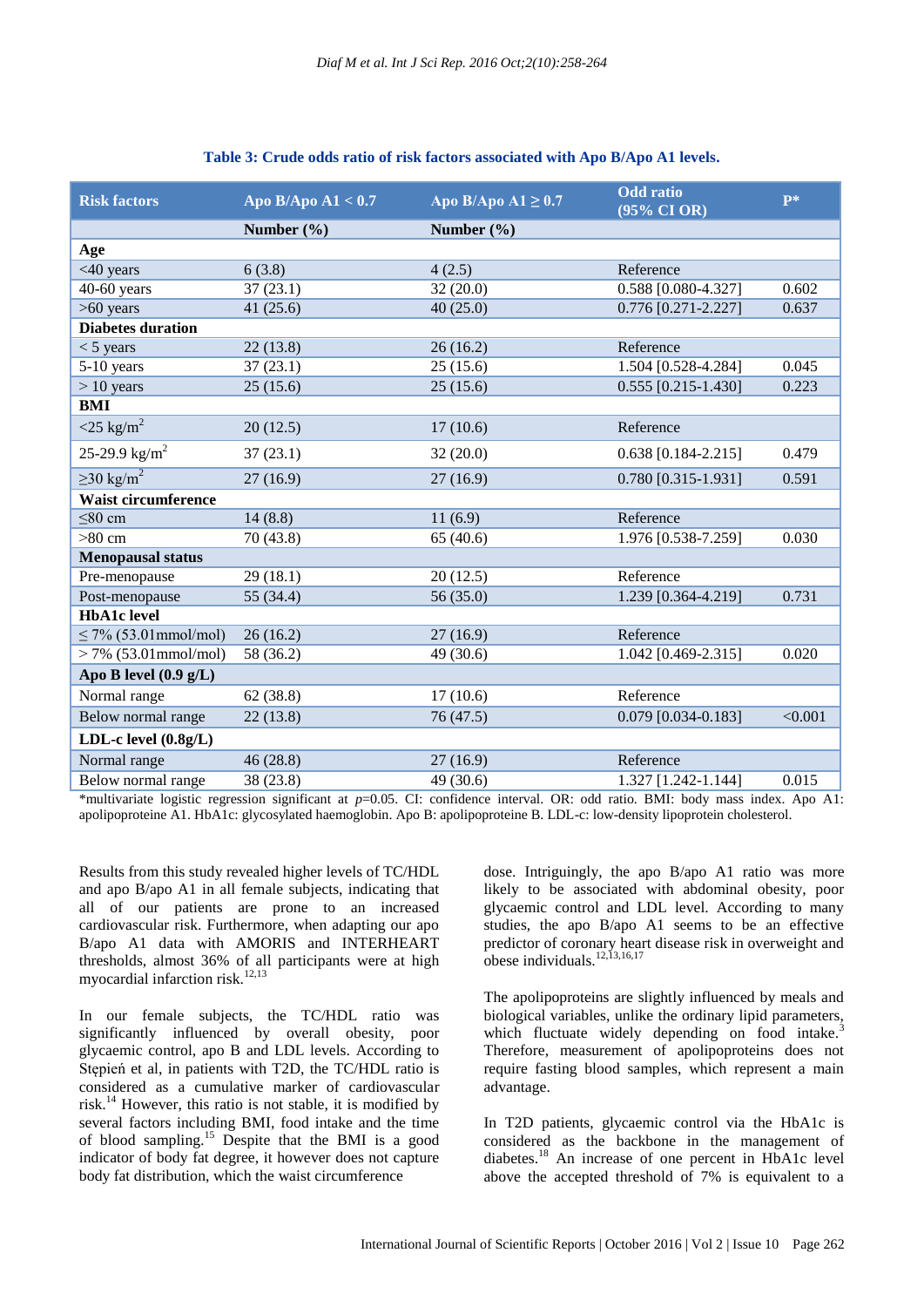change of about 30 mg/dl in mean plasma glucose.<sup>19</sup> Thus, the cardio-metabolic risk of our patients is compounded by the problem of poor glycaemic control.

Regarding menopausal status, our results indicate that the post-menopausal stage is associated with increased atherogenic indices (TC/HDL and apo B/apo A1) without however being significant.

During the transition from pre-menopause to menopause and post-menopause, the central deposition of fat is determined by specific genetic factors and leads to metabolic correlated changes, including the risk of cardiovascular diseases. The oestrogenic depletion after menopause is associated with changes in body fat

distribution. As a result, a decrease in sex hormone binding globulin is noted, and an increase of free androgen level leads to higher androgenicity.<sup>20</sup> Hormone Replacement Therapy can prevent the central distribution of fat, which explains the role of sex hormones.

The correlation tests through this investigation noticeably showed, during both premenopausal and postmenopausal periods, that the apo B/apo A1 ratio was marginally related to the BMI  $(r^2 = 0.002, F = 0.320, p = 0.0573)$ . However, although not significant, the apo B/apo A1 was positively correlated with waist circumference  $(r^2=0.012,$  $F = 1.770$ ,  $p = 0.185$ . On the other hand, the TC/HDL ratio was faintly associated to anthropometric parameters in both pre and post-menopausal women.



**Figure 1: Association between TC/HDL-c and Apo B/Apo A1 ratios and body parameters according to the menopausal status.**